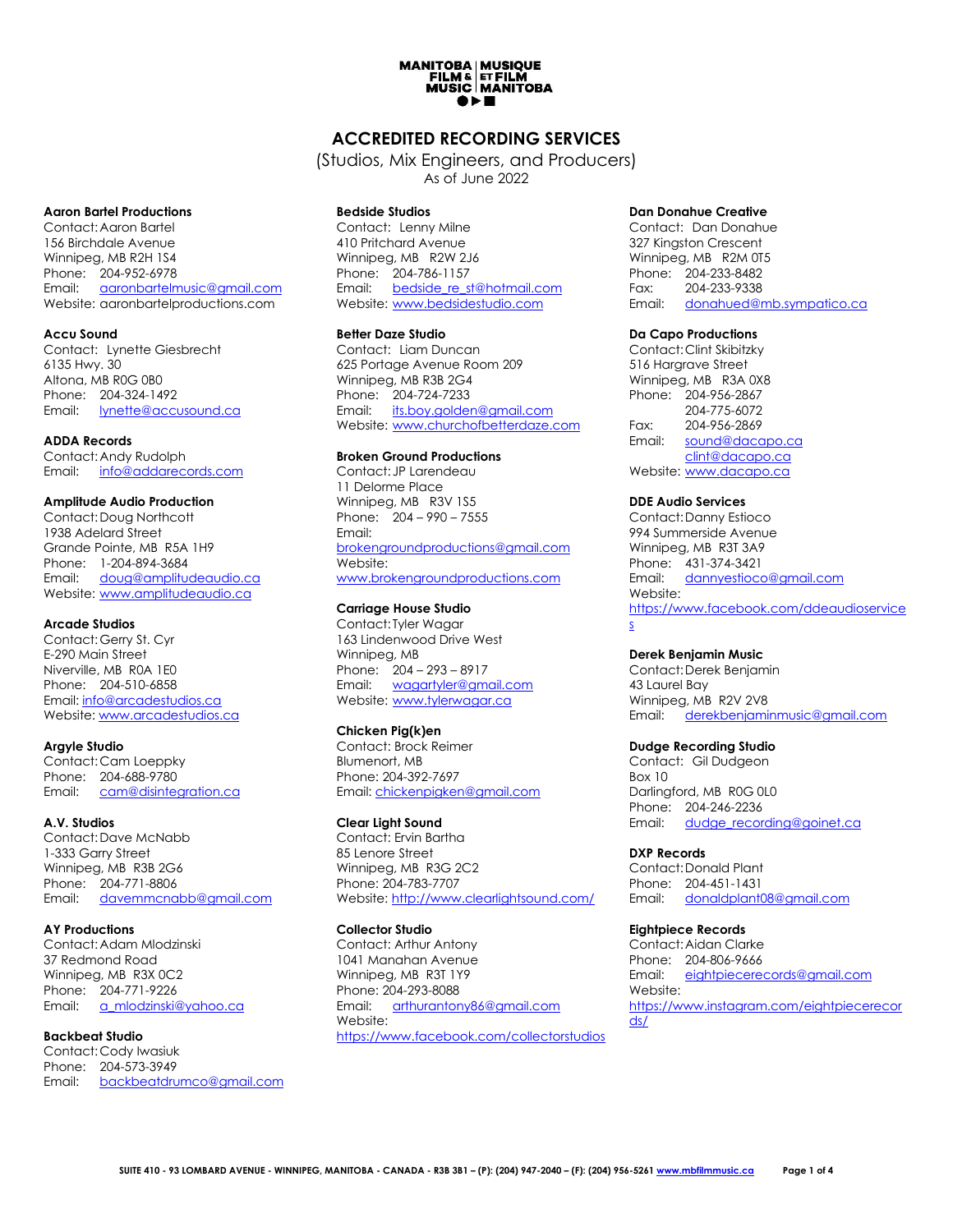#### **Exchange District Studios**

Contact:Alan Sealey 671 Elm Street Winnipeg, MB R3M 3N8 Phone: 204-415-0280 Email: [info@exchangedistrictstudios.com](mailto:info@exchangedistrictstudios.com) Website: [www.exchangedistrictstudios.com](http://www.exchangedistrictstudios.com/)

#### **Fourth Quarter Records**

Contact:Anthony Carvalho, Dillin Morgan, **House of Wonders**  Erroll Layco, and Steven Teixeira 75 Albert Street Winnipeg, MB R2W 0H8 Phone: 204-955-2054 Email: [fourthquarterrecords@gmail.com](mailto:fourthquarterrecords@gmail.com) Website: www.fourthquarterrecords.com

#### **Frank Digital**

Contact: Chris McIvor 509 Century Street Winnipeg, MB R3H 0L8 Phone: 204-772-0368 Fax: 204-772-0360 Email: [info@frankdigital.ca](mailto:info@frankdigital.ca) Contact:Howard Rissin Email: [howard@frankdigital.ca](mailto:howard@frankdigital.ca) Website: [www.frankdigital.ca](http://www.frankdigital.ca/)

#### **Frozen Fire Studios**

Contact: Jeff Desender NW 34-13-15 W Neepawa, Manitoba Phone: 204-841-2130 Email: [frozenfirestudios@outlook.com](mailto:frozenfirestudios@outlook.com) Website: [www.frozenfirestudios.ca](http://www.frozenfirestudios.ca/)

#### **Good + Plenty Studios**

Contact: Lana Winterhalt Winnipeg, Manitoba Email: [lanawinterhalt@hotmail.com](mailto:lanawinterhalt@hotmail.com) Website: [www.lanawinterhalt.com](http://www.lanawinterhalt.com/)

**Grant Siemens** siemensgrant@gmail.com

#### **The Green Light**

Contact:Paul James 185 Young Street Winnipeg, MB R3C 1Y8 Phone: 204-997-8432 Email: [paulivanjames@gmail.com](mailto:paulivanjames@gmail.com)

## **Grit Multimedia**

Contact:Darren Johnston 545 Aberdeen Avenue Winnipeg, MB R2W 1W2 Phone: 204 – 290 – 1554 Email: [darren@gritmultimedia.com](mailto:darren@gritmultimedia.com) Website: [www.gritmultimedia.com](http://www.gritmultimedia.com/)

#### **The Groove Jungle**

Contact: Howard Klopak 2434 Assiniboine Crescent Winnipeg, MB R3J 0B2 Phone: 204-897-4898 Cell 204-228-8981 Fax: 204-897-0059 Email: [howard@groovejungle.com](mailto:howard@groovejungle.com) Website: [www.groovejungle.com](http://www.groovejungle.com/)

#### **Home Street Recording Company**

Contact: Jeffrey Patteson 425 Home Street Winnipeg, MB R3G 1X5 Phone: 204-772-9402 Email: [homestreetrecordingcompany](mailto:homestreetrecordingcomplany@yahoo.ca) [@yahoo.ca](mailto:homestreetrecordingcomplany@yahoo.ca) Website: [www.aplacetorecord.ca](http://www.aplacetorecord.ca/)

Contact:Adam Fuhr Email: [houseofwondersrecords@gmail.com](mailto:houseofwondersrecords@gmail.com) Phone: 204-230-9911

## **Indestructible Productions**

Contact: Jaime Chinchilla 6434 Rannock Avenue Winnipeg, MB R3R 2X1 Phone: 204-725-0075 Email: [info@indestructiblemusic.com](mailto:info@indestructiblemusic.com) Website: [http://indestructiblemusic.com](http://indestructiblemusic.com/)

#### **Joe Dudych Recording Services**

Contact: Joe Dudych 256 Emerson Avenue Winnipeg, MB R2G 1G2 Phone: 204-955-3432 Email: [joedudych@gmail.com](mailto:joedudych@gmail.com) Website: [www.joedudych.com](http://www.joedudych.com/)

## **Jon Plett Creative**

Contact: Jon Plett Phone: 204-792-9982 Email: [jondplett@gmail.com](mailto:jondplett@gmail.com) Website: [www.jonplett.com](http://www.jonplett.com/)

### **Justin Delorme Music**

Contact: Justin Delorme Phone: 1-(204)-998-9861 Email: [justindelorme@icloud.com](mailto:justindelorme@icloud.com) Website: [www.justindelorme.com](http://www.justindelorme.com/)

#### **Lariviere**

Contact:Roman Clarke 459 Lariviere Street Winnipeg, MB R2H 1A5 Phone: 204-573-4871 Email: [romanpclarke@gmail.com](mailto:romanpclarke@gmail.com) Website: [www.romanclarke.com](http://www.romanclarke.com/)

#### **Lemonfresh Sound and Music**

Contact: Carlin Hiebert 221 Hebert Drive St. Adolphe, MB R5A 1B3 Phone: 204-883-2857 Email: [carlinlemon@hotmail.com](mailto:carlinlemon@hotmail.com)

#### **Lev Snowe Music**

Contact: Lev Snowe 735 Wellington Crescent Winnipeg, MB R3M 0A7 Phone: 1-204-890-6970 Email: [levsnowemusic@gmail.com](mailto:levsnowemusic@gmail.com)

#### **Mattmac Studio**

Contact:Matthew Monias Phone: 431-200-1374 Email: [matthewmoniasmusic@gmail.com](mailto:matthewmoniasmusic@gmail.com) Website: [www.mattmacmusic.com](http://www.mattmacmusic.com/)

#### **MOSMA – Mid-Ocean School of Media Arts**

Contact: Carlos Vela 1588 Erin Street Phone: 204-775-3308 Fax: 204-775-9231 Email: [info@midoceanschool.ca](mailto:info@midoceanschool.ca) Website: [www.midoceanschool.ca](http://www.midoceanschool.ca/)

#### **Mortfell Recording**

Contact: J. Riley Hill 651 Home Street Winnipeg, MB R3G 1X9

#### **MP Studium**

Contact:Maui Zamora 92 Verona Drive Winnipeg, MB R2P 2S1 Phone: 204-228-0883 Email: [maui.zamora@gmail.com](mailto:maui.zamora@gmail.com) Website[: www.mauizamora.com](http://www.mauizamora.com/)

#### **Musirex Productions**

Contact: Larry Roy 276 Enfield Crescent Winnipeg, MB R2H 1P8 Phone: 204-233-8608

#### **nB Studios**

Contact:Chris Burke-Gaffney 3320 Henderson Highway East St. Paul, MB R2E 1A8 Phone: 204-943-2205 Email: [info@cbgartistdevelopment.com](mailto:info@cbgartistdevelopment.com) Website: [www.cbgartistdevelopment.com](http://www.cbgartistdevelopment.com/)

#### **No Fun Club**

Contact:Robert Hill Phone: 204-998-3015 Email: [info@nofunclub.com](mailto:info@nofunclub.com)

#### **Norman Dugas Productions**

Contact: Norman Dugas 471 Goulet Street Winnipeg, MB R2H 0S7 Phone: 204-231-3641<br>Fax: 204-237-4633 Fax: 204-237-4633 Email: [dugasn@mymts.net](mailto:dugasn@mymts.net)

#### **Oolytone Studios**

Contact:Kris Ulrich Email: [oolytonestudios@gmail.com](mailto:oolytonestudios@gmail.com) Instagram: @oolytonestudios

#### **Outta Town Sound**

Contact: Jamie Sitar 126 Machray Avenue Winnipeg, MB R2W 0Z3 Phone: 204-231-5113 Email: [mistersitar@gmail.com](mailto:mistersitar@gmail.com) Website[: www.outtatownsound.com](http://www.outtatownsound.com/)

#### **Paintbox Recording**

Contact: Lloyd Peterson 200-600 Shaftsbury Blvd. Winnipeg, MB R3P 0P7 Email: [paintboxrecording@gmail.com](mailto:paintboxrecording@gmail.com)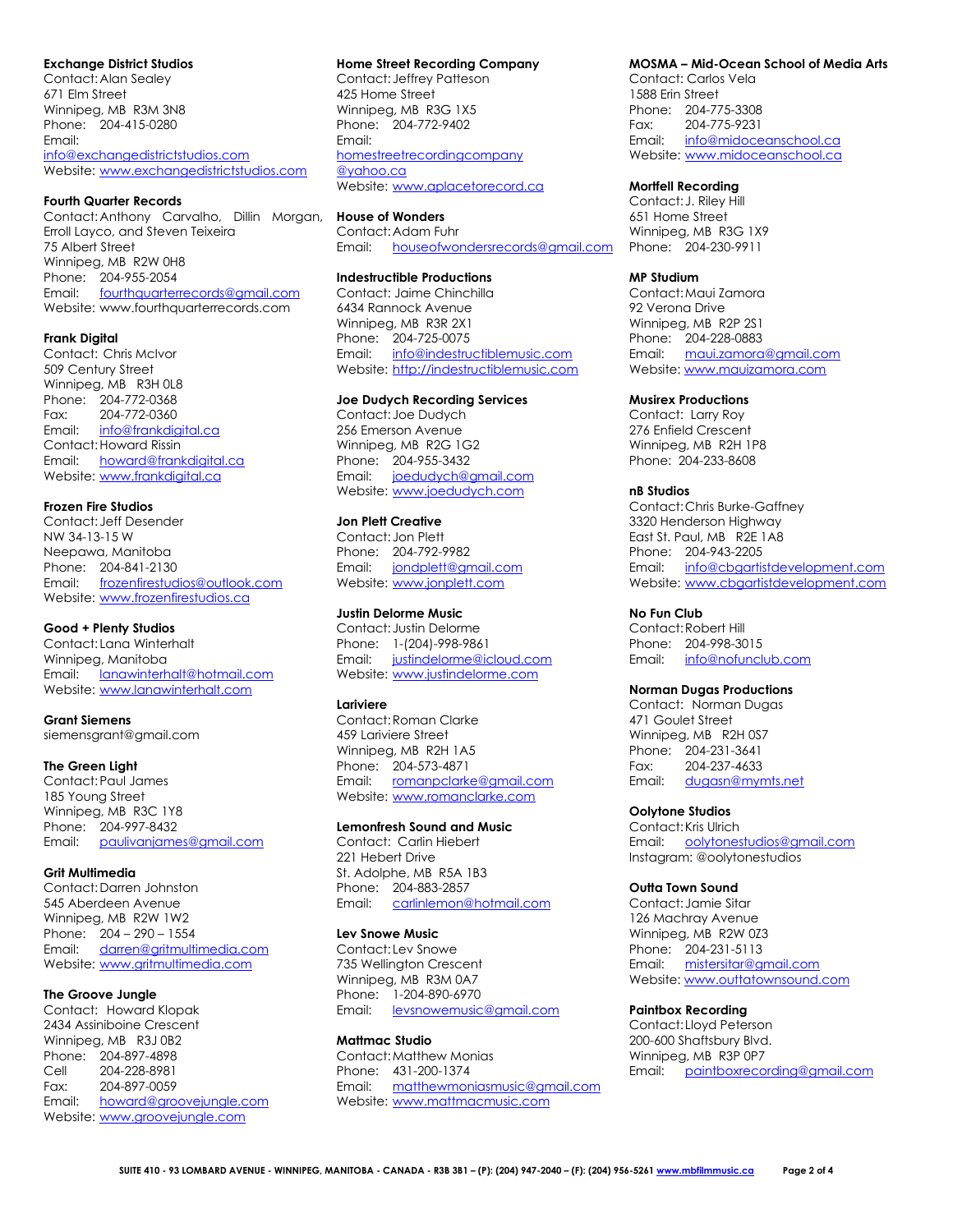#### **Pájaro Dulce**

Contact:Eusebio Lopez-Aguilar 307 Austin Street North Winnipeg, MB R2W 3N3 Phone: 204-688-3842 Email: [pajarodulcerecording@gmail.com](mailto:pajarodulcerecording@gmail.com) Website: [www.facebook.com/pajarodulce](http://www.facebook.com/pajarodulce)

#### **Paradise Alley Productions**

Contact: Dale Penner 15 Roslyn Crescent Winnipeg, MB R3L 0H6 Email: [dale@paradise-alley.com](mailto:dale@paradise-alley.com) Website: [www.paradise-alley.com](http://www.paradise-alley.com/)

## **Pipe & Hat Recording**

Contact: Tim Jones P.O. Box 61046 RPO Grant Park Winnipeg, MB R3M 3X8 Email: [info@pipeandhat.com](mailto:info@pipeandhat.com)

## **Platinum Gold Studios**

Contact: Shane Ward 275 Selkirk Avenue Winnipeg, MB R2W 2L5 Phone: 204-586-8057 Fax: 204-582-8397 Email: studio@worldwidesunshine.com Website: [www.platinumgoldstudios.wordpress.com](http://www.platinumgoldstudios.wordpress.com/)

#### **Point Row Records**

Contact:Nathaniel De Avila Contact:Daniel Friesen 264 Langside Street Winnipeg, MB R3C 1Z8 Phone: 204-818-2613 Email: [info@pointrowrecords.com](mailto:info@pointrowrecords.com) Website: [www.pointrowrecords.com](http://www.pointrowrecords.com/)

## **Polyphonic Mastering Labs**

Contact: Scott Pinder 1313 Windermere Avenue Winnipeg, MB R2W 2L5 Phone: 204-478-0566 Email: [scpinder@shaw.ca](mailto:scpinder@shaw.ca) Website: [www.transistor66.com/polyphonic/about.html](http://www.transistor66.com/polyphonic/about.html)

#### **The PPAD Studio**

Contact Paul O'Neill (PreProduction and Demo studio) 598 Deniset Street Winnipeg, MB R2J 0P3 Phone: 204-294-0529 Email: [ppadstudio@mtsmail.ca](mailto:ppadstudio@mtsmail.ca)

#### **Precursor Productions**

Contact: Andrew Yankiwski 218 Marion Street Winnipeg, MB R2H 0T6 Phone: 204-231-3981 Email: [info@precursorproductions.com](mailto:info@precursorproductions.com) Website: [www.precursorproductions.com](http://www.precursorproductions.com/)

#### **Private Ear Recording**

Contact:Vanessa Peters, Studio Manager Contact: John Paul Peters, Producer 52 Gertie Street Winnipeg, MB R3A 1B4 Phone: 204-957-7157 Email: info@privateearrecording.com Website: [www.privateearrecording.com](http://www.privateearrecording.com/)

#### **Rayannah Music**

Contact:Rayannah Kroeker Phone: 204-802-7808 Email: [info@rayannah.ca](mailto:info@rayannah.ca) Website: [www.rayannah.ca](http://www.rayannah.ca/)

#### **Royal Canoe Studios**

Contact:Matt Peters Email: [royalcanoestudios@gmail.com](mailto:royalcanoestudios@gmail.com)

#### **The Secret Beach**

Contact:Micah Erenberg P.O. Box 363 Matlock, MB R0C 2B0 Phone: 204-223-2313 Email: [micaherenberg@gmail.com](mailto:micaherenberg@gmail.com)

#### **Signpost Music**

Contact: Dave Zeglinski 1578 Erin Street Winnipeg, MB R3E 2T1 Phone: 204-774-3715 Fax: 204-775-9102 Email: [signpost@signpostmusic.com](mailto:signpost@signpostmusic.com) Website: [www.signpostmusic.com](http://www.signpostmusic.com/)

## **The Song Shop**

Winnipeg, MB

#### **Souvenir Shop Records** Contact:Braedon Horbacio

Email: [braedonhorbacio@gmail.com](mailto:braedonhorbacio@gmail.com)

#### **Space and Time Studios**

Contact: Nathan Reimer Contact:Mark Penner 329 Cumberland Ave. Winnipeg, MB R3B 1T2 Email: [hello@dublum.ca](mailto:hello@dublum.ca) Website[: www.spaceandtimestudios.com/](http://www.spaceandtimestudios.com/)

### **Sprkl Studio**

Contact: Laura Smith Altona, MB Email: [rococode@gmail.com](mailto:rococode@gmail.com)

#### **Station Studio**

Contact: Joanne Pollock 410 Sherbrook Street Winnipeg, MB R3B 2W5 Phone: 416-716-2146 Email: [joannepollockmusic@gmail.com](mailto:joannepollockmusic@gmail.com) Website: [www.joannepollock.com](http://www.joannepollock.com/)

#### **Stereobus Recording**

Contact:Paul Yee 697 Sargent Avenue Winnipeg, MB R3E 0A8 Phone: 204-219-1639 Email: [stereobusrecording@gmail.com](mailto:stereobusrecording@gmail.com) Website: [www.stereobusrecording.com](https://www.stereobusrecording.com/)

#### **Studio 11**

Contact: Jason Gordon 49 Henderson Highway Winnipeg, MB R2L 1K9 Phone: 204-663-0013 Email: [jasongordon@studio11audio.com](mailto:jasongordon@studio11audio.com) Website: [www.studio11audio.com](http://www.studio11audio.com/)

#### **Studio 23**

Contact: Jody Hunter 46043 41E Road Ste. Anne, MB R5H 1R2 Phone: 204-390-2564 Email: [jodyhunter@studio23mb.ca](mailto:jodyhunter@studio23mb.ca)

#### **Studio 59**

Contact: Marc Labossiere 33080 PTH 59 RM of Desalaberry, MB R0A 1V0 Phone: 204-391-2677 Fax: 204-433-7930 Website: [www.recordingstudio59.ca](http://www.recordingstudio59.ca/)

#### **Studio 533**

Contact: Jordan Voth 533 Neil Avenue Winnipeg, MB R2K 1E3 Phone: 204-330-7042 Email: [jay.voth@gmail.com](mailto:jay.voth@gmail.com) Website[: http://jnvoth.ca](http://jnvoth.ca/)

#### **Tailored Recording**

Contact: Jordan Jackiew 225 Riverton Avenue Winnipeg, MB R2L 0N1 Phone: 204-799-2615 Email: [jordan@tailoredrecording.com](mailto:jordan@tailoredrecording.com) Website: [www.tailoredrecording.com](http://www.tailoredrecording.com/)

#### **TDP Productions**

Contact: Tyler Del Pino 35 McMasters Road Winnipeg, MB R3T 2Y2 Phone: 204-960-7664 Email[: tylerdelpino@gmail.com](mailto:tylerdelpino@gmail.com)

#### **Thinktank Music & Media**

Contact: Shea Malcolmson 1069 Corydon Avenue Winnipeg, MB R3M 0X3 Phone: 204-510-8894 Email: [shea.malcolmson@gmail.com](mailto:shea.malcolmson@gmail.com) Website: [www.thinktankmusicmedia.com](http://www.thinktankmusicmedia.com/)

#### **Timberline Recording Studio**

Contact:Allen Penner Email: [allen@altocreative.ca](mailto:allen@altocreative.ca) Website: [www.altocreative.ca/timberline](http://www.altocreative.ca/timberline)

#### **Traditional Grip Audio**

Contact: Jason Tait 126 Garfield Street S. Winnipeg, MB R3G 2L8 Phone: 204-894-6497 Email: [jasontait@mac.com](mailto:jasontait@mac.com)